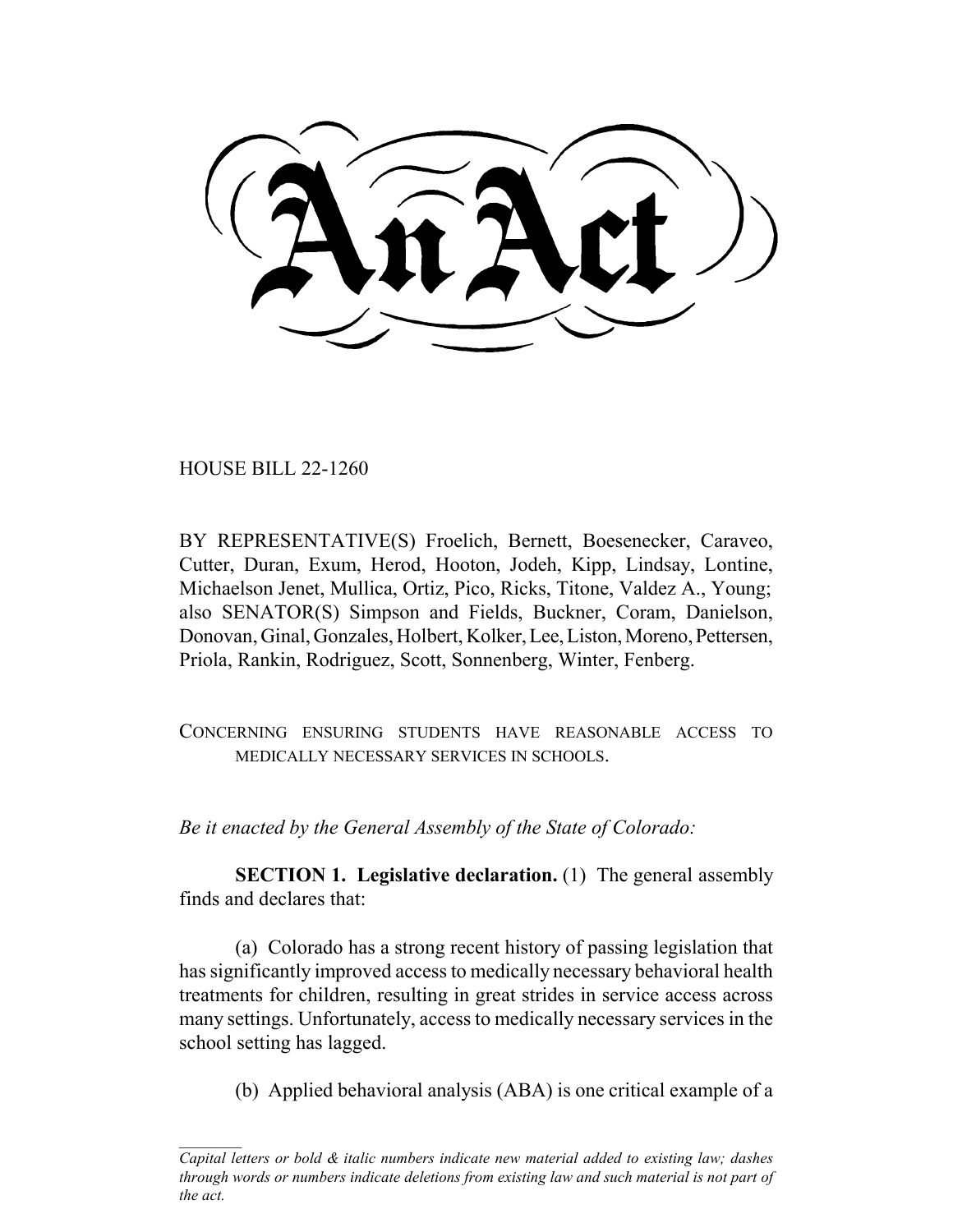medically necessary service that, when prescribed by a physician or other qualified health-care provider, may need to be delivered within a school setting for children with an autism spectrum disorder (ASD) diagnosis. ASD is a global developmental disorder typically involving difficulty in acquiring and generalizing functional skills across environments. Generally accepted standards of care for this population require that ABA therapy is provided across settings, including schools, in accordance with a child's clinical needs. It is in the interest of the child, the child's family, and the state that a child who is diagnosed with ASD receive proper care and treatment in order to have the opportunity to be a fully functioning individual in society.

(c) The Colorado health insurance mandate to cover ASD requires state-regulated health insurance plans to cover all specified medically necessary treatment for ASD, including treatment in school settings;

(d) Pursuant to 42 U.S.C. sec. 1396 and sec. 1396d  $(r)(5)$ , Colorado's medicaid program is required to cover all medically necessary treatment, whether or not included in the current medicaid state plan, to correct or ameliorate defects, illnesses, or conditions in medicaid-eligible children under twenty-one years of age, including treatment in school settings;

(e) The lack of access to medically necessary services in schools has detrimental effects on the children who are unable to achieve maximum long-term functioning, as well as significant social costs, including lost productivity and increased costs of care. Over the course of a child's lifetime, inadequate access to treatment during the child's school-aged years may result in millions of dollars of therapies and supports needed later in life, as well as lost economic and employment opportunities over time.

(f) While schools provide special education and related services, many children have unmet medical needs in their school setting. These needs can be met by allowing access to services funded by third parties. Funding for medically necessary services for these children is appropriate and available through medicaid's early and periodic screening, diagnostic, and treatment program or through a family's private health insurance plan, thereby placing no greater financial burden on the state's public schools.

(g) Currently, access to medically necessary services in the school

## PAGE 2-HOUSE BILL 22-1260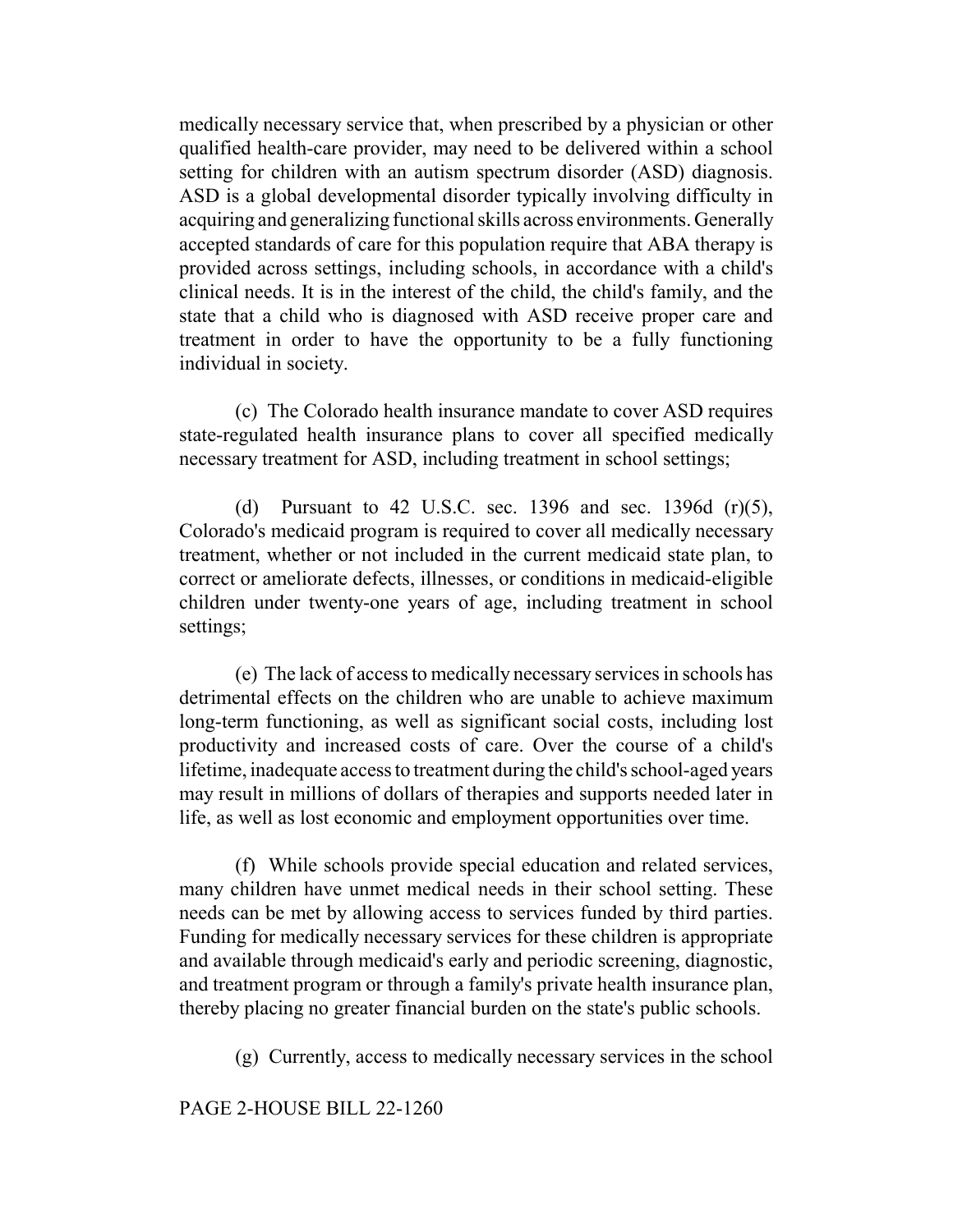setting is too often restricted, causing damage to Colorado children and the state, which bears the cost when medically necessary services are not provided. No family should have to choose between a child attending public school or receiving access to medically necessary services. Ensuring that children have access to these services will also improve the efficacy of their treatment and their integration into the community, as well as reduce long-term costs to the state.

**SECTION 2.** In Colorado Revised Statutes, **add** 22-20-121 as follows:

**22-20-121. Medically necessary treatment in school setting policy - report - definitions.** (1) AS USED IN THIS SECTION, UNLESS THE CONTEXT OTHERWISE REQUIRES:

(a) "MEDICALLY NECESSARY TREATMENT" MEANS TREATMENT RECOMMENDED OR ORDERED BY A COLORADO LICENSED HEALTH-CARE PROVIDER ACTING WITHIN THE SCOPE OF THE HEALTH-CARE PROVIDER'S LICENSE.

(b) "PRIVATE HEALTH-CARE SPECIALIST" MEANS A HEALTH-CARE PROVIDER WHO IS LICENSED, CERTIFIED, OR OTHERWISE AUTHORIZED TO PROVIDE HEALTH-CARE SERVICES IN COLORADO, INCLUDING PEDIATRIC BEHAVIORAL HEALTH TREATMENT PROVIDERS PURSUANT TO THE STATE MEDICAL ASSISTANCE PROGRAM, ARTICLES 4, 5, AND 6 OF TITLE 25.5, AND AUTISM SERVICES PROVIDERS WHO PROVIDE TREATMENT PURSUANT TO SECTION 10-16-104 (1.4).

(2) (a) NO LATER THAN JULY 1, 2023, EACH ADMINISTRATIVE UNIT SHALL ADOPT A POLICY THAT ADDRESSES HOW A STUDENT WHO HAS A PRESCRIPTION FROM A QUALIFIED HEALTH-CARE PROVIDER FOR MEDICALLY NECESSARY TREATMENT RECEIVES SUCH TREATMENT IN THE SCHOOL SETTING AS REQUIRED BY APPLICABLE FEDERAL AND STATE LAWS, INCLUDING SECTION 504 OF THE FEDERAL "REHABILITATION ACT OF 1973", 29 U.S.C. SEC. 794, AS AMENDED, AND TITLE II OF THE FEDERAL "AMERICANS WITH DISABILITIES ACT OF 1990".

(b) THE POLICY DEVELOPED PURSUANT TO SUBSECTION  $(2)(a)$  OF THIS SECTION MUST: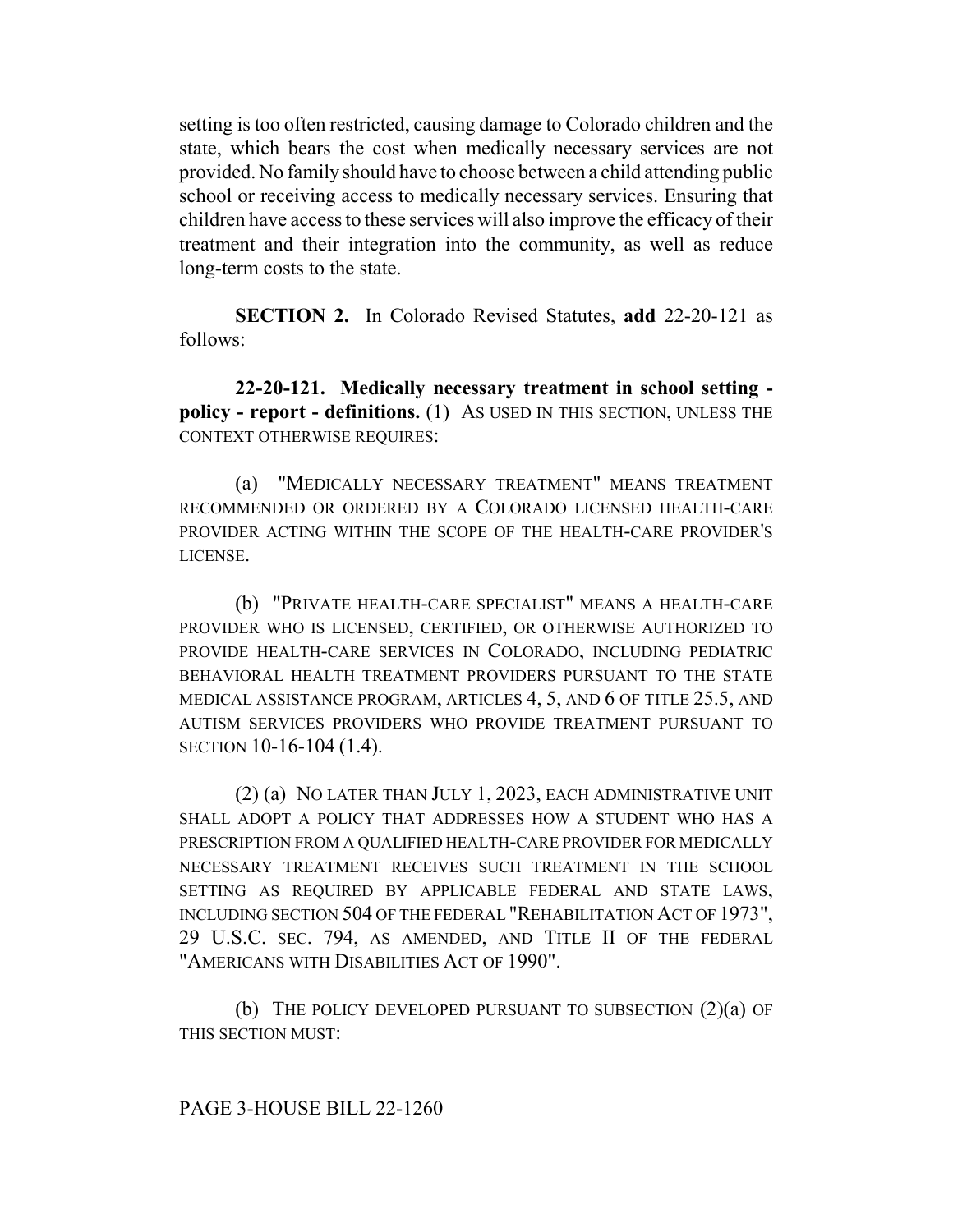(I) INCLUDE A NOTICE TO THE PARENT OR LEGAL GUARDIAN OF THE STUDENT THAT SECTION 504 OF THE FEDERAL "REHABILITATION ACT OF 1973", 29 U.S.C. SEC. 794, AS AMENDED, AND TITLE II OF THE FEDERAL "AMERICANS WITH DISABILITIES ACT OF 1990" PROVIDE RIGHTS AND PROTECTIONS TO STUDENTS TO ACCESS MEDICALLY NECESSARY TREATMENT REQUIRED BY THE STUDENT TO HAVE MEANINGFUL ACCESS TO THE BENEFITS OF A PUBLIC EDUCATION, OR TO ATTEND SCHOOL WITHOUT RISKS TO THE STUDENT'S HEALTH OR SAFETY DUE TO THE STUDENT'S DISABLING MEDICAL CONDITION;

(II) ADDRESS THE PROCESS IN WHICH A PRIVATE HEALTH-CARE SPECIALIST MAY OBSERVE THE STUDENT IN THE SCHOOL SETTING, COLLABORATE WITH INSTRUCTIONAL PERSONNEL IN THE SCHOOL SETTING, AND PROVIDE MEDICALLY NECESSARY TREATMENT IN THE SCHOOL SETTING AS REQUIRED BY SECTION 504 OF THE FEDERAL "REHABILITATION ACT OF 1973", 29 U.S.C. SEC. 794, AS AMENDED, AND TITLE II OF THE FEDERAL "AMERICANS WITH DISABILITIES ACT OF 1990"; AND

(III) PROVIDE NOTICE OF A STUDENT'S RIGHT TO APPEAL THE DECISION OF AN ADMINISTRATIVE UNIT CONCERNING ACCESS TO MEDICALLY NECESSARY TREATMENT IN THE SCHOOL SETTING.

(3) EACH ADMINISTRATIVE UNIT SHALL MAKE THE POLICY DEVELOPED PURSUANT TO SUBSECTION (2) OF THIS SECTION PUBLICLY AVAILABLE ON THE ADMINISTRATIVE UNIT'S WEBSITE AND AVAILABLE TO THE PARENT OR LEGAL GUARDIAN OF THE STUDENT, UPON REQUEST.

(4) (a) BEGINNING JULY 1, 2024, AND EACH JULY 1 THEREAFTER, EACH ADMINISTRATIVE UNIT SHALL COMPILE AND PROVIDE TO THE DEPARTMENT OF EDUCATION THE TOTAL NUMBER OF REQUESTS FOR ACCESS TO A STUDENT BY A PRIVATE HEALTH-CARE SPECIALIST PURSUANT TO THIS SECTION AND WHETHER THE ACCESS WAS AUTHORIZED OR DENIED.

(b) BEGINNING JANUARY 2025, AND EACH JANUARY THEREAFTER, THE DEPARTMENT OF EDUCATION SHALL MAKE THE INFORMATION REPORTED PURSUANT TO SUBSECTION  $(4)(a)$  OF THIS SECTION AVAILABLE ON THE DEPARTMENT'S WEBSITE AND REPORT THE INFORMATION TO THE HOUSE OF REPRESENTATIVES EDUCATION COMMITTEE AND THE SENATE EDUCATION COMMITTEE, OR THEIR SUCCESSOR COMMITTEES, AS PART OF THE "STATE MEASUREMENT FOR ACCOUNTABLE, RESPONSIVE, AND TRANSPARENT

PAGE 4-HOUSE BILL 22-1260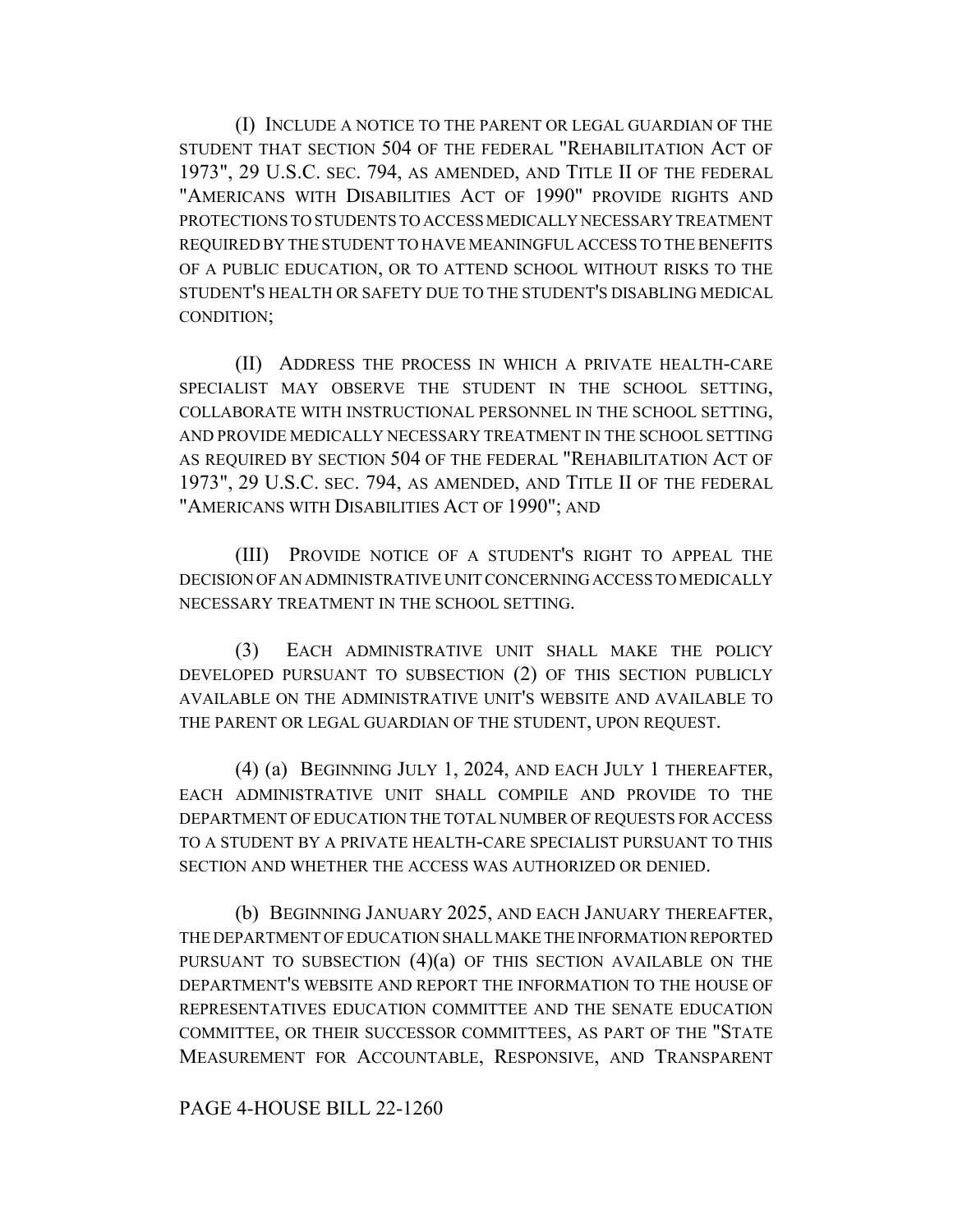(SMART) GOVERNMENT ACT" PRESENTATION REQUIRED BY PART 2 OF ARTICLE 7 OF TITLE 2.

**SECTION 3. Act subject to petition - effective date.** This act takes effect at 12:01 a.m. on the day following the expiration of the ninety-day period after final adjournment of the general assembly; except that, if a referendum petition is filed pursuant to section 1 (3) of article V of the state constitution against this act or an item, section, or part of this act within such period, then the act, item, section, or part will not take effect unless approved by the people at the general election to be held in